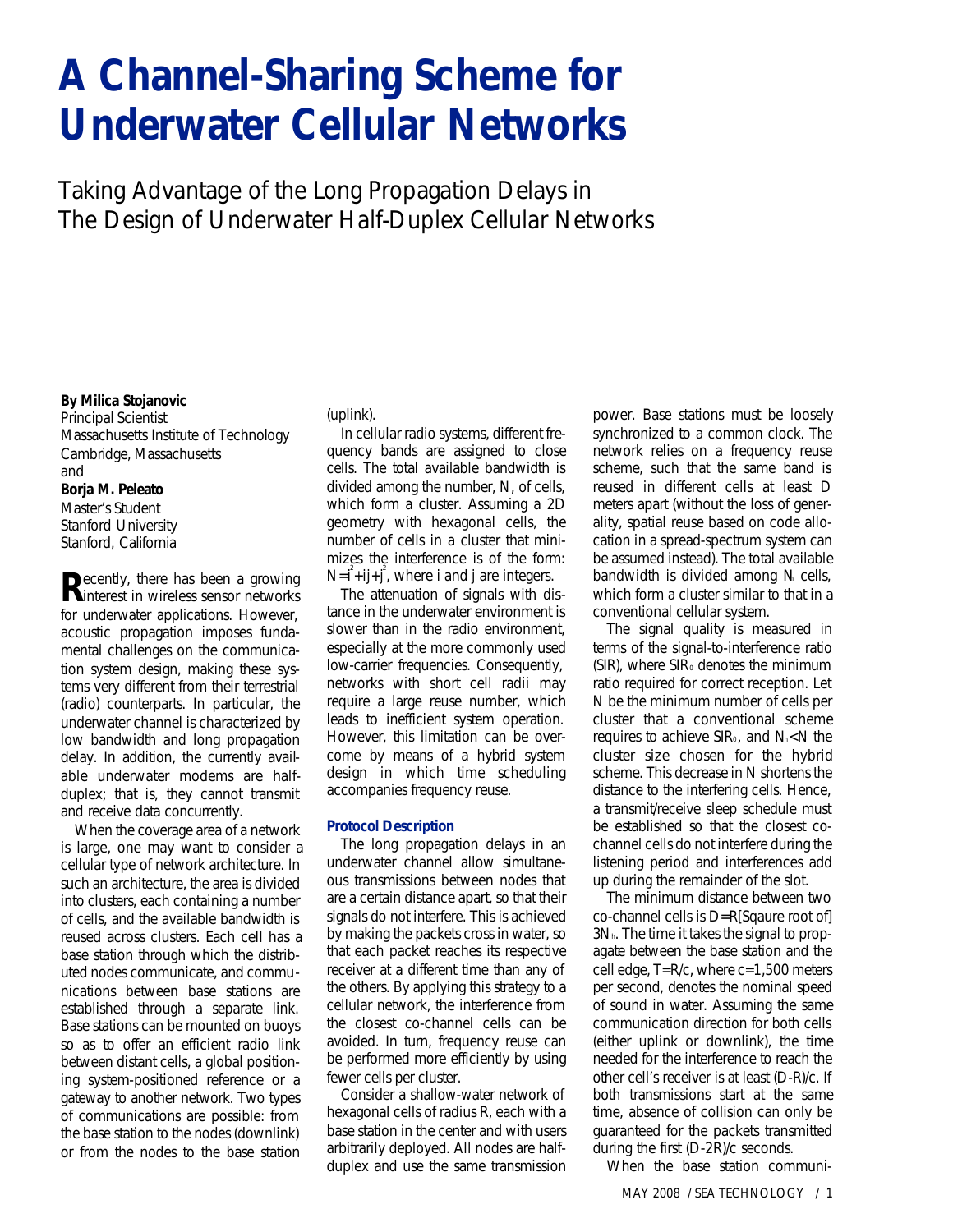cates with nodes located close to the cell edge, the signal level is much lower than that received by a node closer to the center. Therefore, the nodes close to the base station can tolerate higher interference levels than those that are far from it. If the base station knows its nodes' distances, it can lengthen the active interval in the schedule by a factor of X greater than or equal to one. The first (D-2R)/c seconds will be free from strong interference, allowing the base station to communicate with the farther nodes. The rest of the interval will have stronger interference, and it will be left for closer nodes. The transmission/reception time is thus set to X(D-2R)/c.

After the transmission, a waiting period is introduced to allow the interference to pass before commencing a new transmission. The length of this waittime is set to R [square root of]  $((3k_0N_k)/c)$ , where k should be chosen as the minimum needed to guarantee the absence of harmful interference for the nodes at the cell edge.

The efficiency is given by:  $\eta_{\text{hybrid}} = \eta_{\text{time}} \cdot \eta_{\text{hybrid}} = ((D - 2R)X)/((D 2R(X+D')\cdot(1/N_h)$ , where D' is the distance to the farthest interfering cell whose interference must be avoided.

The choice of  $N_h$  and  $k_0$  is not an easy one. Due to the nonlinearity of the problem, some configurations provide lower interference, while others exhibit interference peaks during the receiving interval. Hence, the best option for a practical implementation would be to calculate the interference for all combinations and choose the best one.

# **Case Study**

Assuming that the cells are divided into two areas  $(X=2)$ , the active transmitting interval will have two parts: The first interval, lasting (D-2R)/c seconds, with low interference, will be reserved for nodes farther than R[square root]2/2 from the base station (outer nodes), and the second interval, with strong interference, will be used to communicate with the rest of the nodes (inner nodes). Assuming a uniform distribution of the nodes over the cell, half of them will be in the inner region and the other half in the outer region. The schedule for each type of communication is as follows:

*Downlink.* All co-channel base stations start transmitting packets for their outer nodes at t=0 and continue doing so until  $t=(D-2R)/c$ . At that point, they

start transmitting the packets for the inner half of the nodes during another (D-2R)/c seconds. A node located on the edge of the cell will hear the first group of packets between t=R/c and t=(D-R)/c. The interference from the closest co-channel cell will reach it after t=(D-R)/c; hence, there will be no overlap.

The farthest interfering co-channel cell's interference will reach the edge of the cell at  $t=(D'-R)/c$ . The signal only lasts 2(D-2R)/c seconds, but it has to traverse the entire cell, so the interference will not be over until t=(2(D-2R)+D'+R)/c. After that, the outer nodes can again receive without interference. Consequently, the base station should start a new transmission interval at t=(2(D-2R)+D')/c.

*Uplink.* In the uplink case, the schedule is more complicated. A transmission can originate from any point within a cell, and the base station must receive the packets from outer nodes without interference.

If the base station multiplexes its users in time, it suffices to assign slots during the first half of the 2(D-2R)/c receiving period to outer nodes and the rest to the inner nodes. Once the receiving period is over, the base station will stay idle for D'/c seconds.

If, on the other hand, the base station assigns a sub-band (or code) to each node, the improvement comes from reusing the same code (or sub-band) for two nodes located in different areas (inner and outer.) The schedule is the following: All nodes transmit during (D-2R)/c seconds, but those located in the outer region start at t=(R-r)/c and those in the inner region start at  $t=(D-R-r)/c$ , where r is the distance from the node to the base station. After a node stops transmitting, it waits for (D-2R+D')/c seconds and starts the cycle again.

*Bidirectional.* If bidirectional communication is needed with half-duplex underwater modems, the preceding two schemes can be alternated with an idle time of (D'-R)/c seconds after the downlink slot and (D'+R)/c seconds after the uplink slot. The efficiency is consistent with the unidirectional modes.

#### **Results**

A network divided into cells of one kilometer in radius is considered, where nodes transmit at a carrier frequency of 22 kilohertz. The signal attenuates with distance due to spreading at  $1/d^{1.5}$  and is subject to absorption at five decibels per kilometer.

Numerical calculations show that in the hybrid scheme with  $N_1=3$ ,  $k_0=3$  and X=2, the most vulnerable packets are received with an average SIR about three decibels higher than that of the traditional scheme with 16 cells per cluster. This holds for all uplink, downlink or bidirectional cases. The efficiency is also increased by 50 percent.

When distances are short or the center frequency is low, the absorption is negligible. The network must then rely on spreading to attenuate the interference. However, spreading in the underwater environment is slow, and large clusters are usually required. For example, a conventional scheme requires at least 31 cells per cluster to achieve an SIR greater than 15 decibels with a cell radius of one kilometer and a carrier at 10 kilohertz. The problem with large clusters comes not only from their low efficiency, but also from the need to divide the already narrow bandwidth into as many sub-bands as there are cells in a cluster. These narrow subbands in turn limit the maximum number of users in a cell, reducing the network capacity.

The protocol proposed here can provide considerable improvements in such cases. The number of different sub-channels can be as small as necessary, and the efficiency is higher. For example, when  $X=2$ ,  $N=4$  and  $k=9$ , this protocol requires only four subbands and offers an SIR greater than 15 decibels for both uplink and downlink with an efficiency 70 percent higher than a conventional scheme where N=31.

# **Conclusions**

A channel-sharing protocol based on a cellular type of architecture is proposed for underwater wireless sensor networks. The protocol takes advantage of the long delays and signal absorption in the underwater channel, resulting in increased efficiency of bandwidth utilization when compared to a traditional frequency reuse scheme. Instead of relying only on frequency reuse over clusters of cells, a timing schedule is assigned to each cell, effectively reducing the number of cells needed per cluster and thus increasing the bandwidth efficiency. In addition, if the base station knows the distance to each of